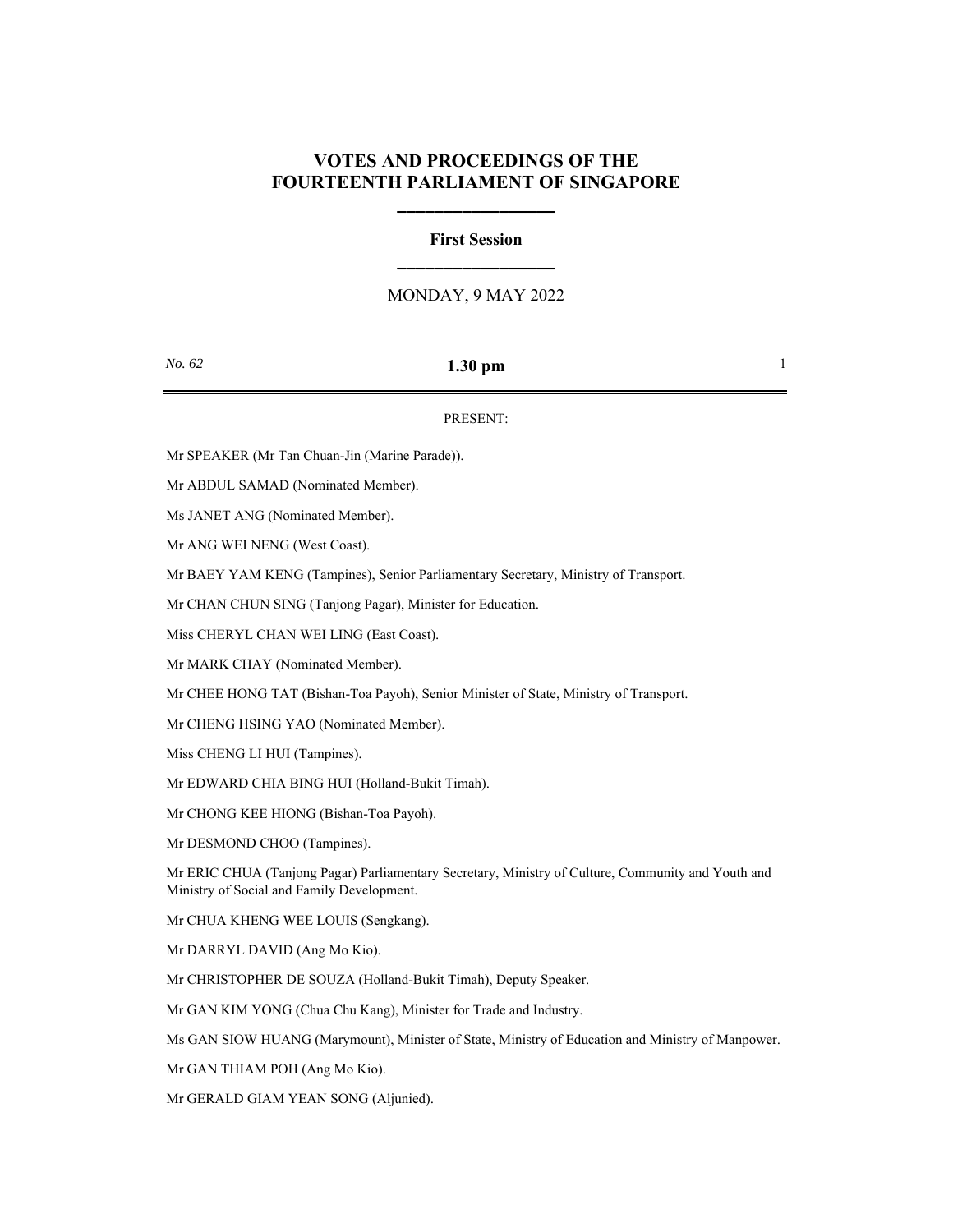Mr DERRICK GOH (Nee Soon).

Ms HE TING RU (Sengkang).

Mr HENG CHEE HOW (Jalan Besar), Senior Minister of State, Ministry of Defence.

Mr HENG SWEE KEAT (East Coast), Deputy Prime Minister and Coordinating Minister for Economic Policies.

Prof HOON HIAN TECK (Nominated Member).

Mr SHAWN HUANG WEI ZHONG (Jurong).

Ms INDRANEE RAJAH (Tanjong Pagar), Minister, Prime Minister's Office, Second Minister for Finance, Second Minister for National Development and Leader of the House.

Mr S ISWARAN (West Coast), Minister for Transport and Minister-in-charge of Trade Relations.

Dr JANIL PUTHUCHEARY (Pasir Ris-Punggol), Senior Minister of State, Ministry of Communications and Information and Ministry of Health and Government Whip.

Dr AMY KHOR LEAN SUAN (Hong Kah North), Senior Minister of State, Ministry of Sustainability and the Environment and Ministry of Transport.

Prof KOH LIAN PIN (Nominated Member).

Dr KOH POH KOON (Tampines), Senior Minister of State, Ministry of Health and Ministry of Manpower.

Mr KWEK HIAN CHUAN HENRY (Kebun Baru).

Mr LEE HSIEN LOONG (Ang Mo Kio), Prime Minister.

Mr LEONG MUN WAI (Non-Constituency Member).

Mr LIANG ENG HWA (Bukit Panjang).

Mr LIM BIOW CHUAN (Mountbatten).

Assoc Prof JAMUS JEROME LIM (Sengkang).

Ms SYLVIA LIM (Aljunied).

Dr LIM WEE KIAK (Sembawang).

Ms LOW YEN LING (Chua Chu Kang), Minister of State, Ministry of Culture, Community and Youth and Ministry of Trade and Industry.

Ms MARIAM JAAFAR (Sembawang).

Mr MASAGOS ZULKIFLI B M M (Tampines), Minister for Social and Family Development, Second Minister for Health and Minister-in-charge of Muslim Affairs.

Dr MOHAMAD MALIKI BIN OSMAN (East Coast), Minister, Prime Minister's Office, Second Minister for Education and Second Minister for Foreign Affairs.

Mr MOHD FAHMI BIN ALIMAN (Marine Parade).

Mr MUHAMAD FAISAL ABDUL MANAP (Aljunied).

Assoc Prof Dr MUHAMMAD FAISHAL IBRAHIM (Nee Soon), Minister of State, Ministry of Home Affairs and Ministry of National Development.

Mr MURALI PILLAI (Bukit Batok).

Ms NADIA AHMAD SAMDIN (Ang Mo Kio).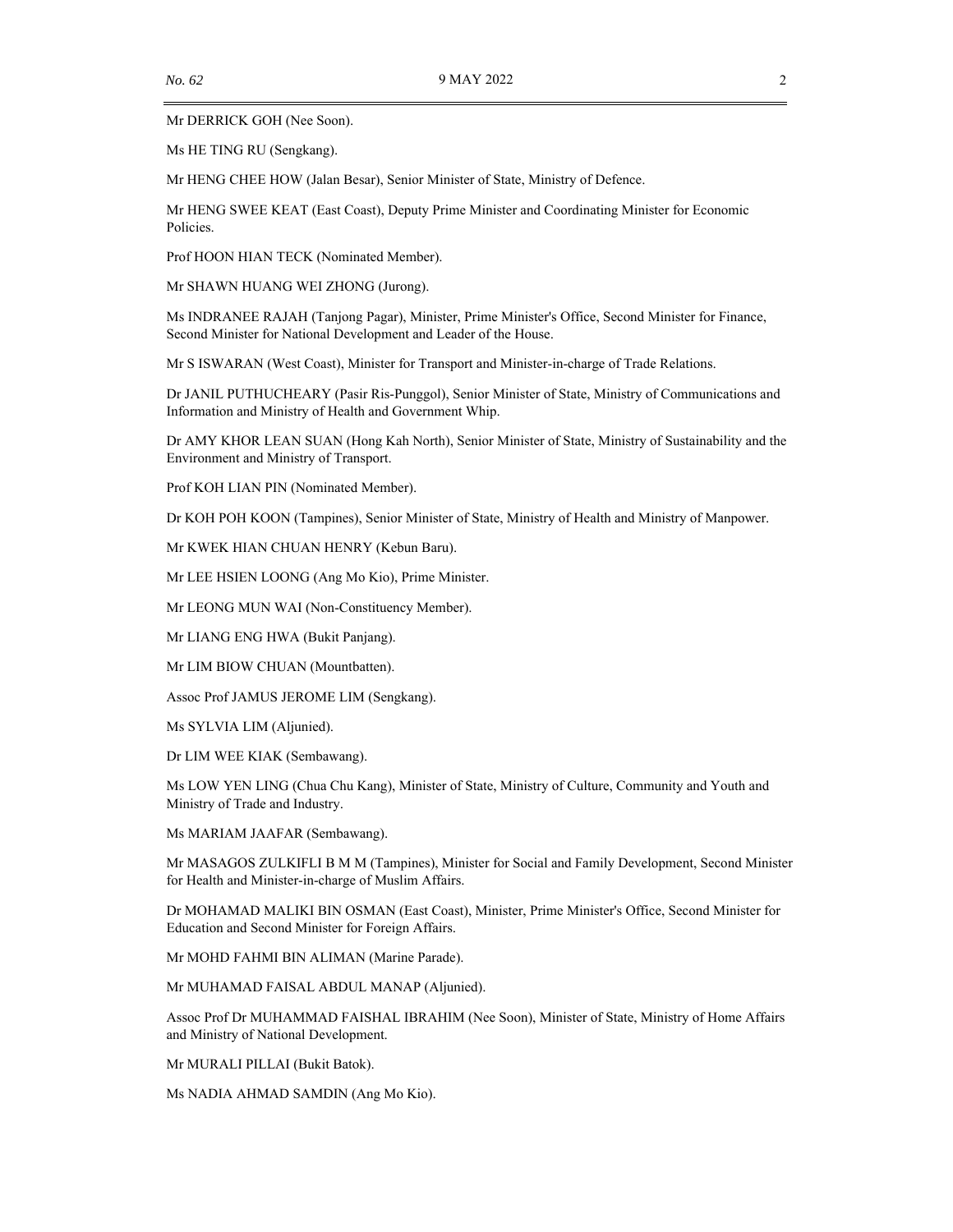Dr NG ENG HEN (Bishan-Toa Payoh), Minister for Defence.

Ms NG LING LING (Ang Mo Kio).

Mr LOUIS NG KOK KWANG (Nee Soon).

Miss RACHEL ONG (West Coast).

Mr ONG YE KUNG (Sembawang), Minister for Health.

Ms JOAN PEREIRA (Tanjong Pagar).

Mr LEON PERERA (Aljunied).

Ms DENISE PHUA LAY PENG (Jalan Besar).

Ms HAZEL POA (Non-Constituency Member).

Ms POH LI SAN (Sembawang).

Mr PRITAM SINGH (Aljunied), Leader of the Opposition.

Ms RAHAYU MAHZAM (Jurong), Parliamentary Secretary, Ministry of Communications and Information and Ministry of Health.

Mr SAKTIANDI SUPAAT (Bishan-Toa Payoh).

Mr SEAH KIAN PENG (Marine Parade).

Mr K SHANMUGAM (Nee Soon), Minister for Home Affairs and Minister for Law.

Mr SHARAEL TAHA (Pasir Ris-Punggol).

Ms SIM ANN (Holland-Bukit Timah), Senior Minister of State, Ministry of Foreign Affairs and Ministry of National Development and Deputy Government Whip.

Mr SITOH YIH PIN (Potong Pasir).

Ms HANY SOH (Marsiling-Yew Tee).

Ms SUN XUELING (Punggol West), Minister of State, Ministry of Education and Ministry of Social and Family Development.

Mr ALVIN TAN (Tanjong Pagar), Minister of State, Ministry of Culture, Community and Youth and Ministry of Trade and Industry.

Ms CARRIE TAN (Nee Soon).

Mr DENNIS TAN LIP FONG (Hougang).

Mr DESMOND TAN (Pasir Ris-Punggol), Minister of State, Ministry of Home Affairs and Ministry of Sustainability and the Environment.

Ms JESSICA TAN SOON NEO (East Coast), Deputy Speaker.

Mr TAN KIAT HOW (East Coast), Minister of State, Ministry of Communications and Information and Ministry of National Development.

Dr TAN SEE LENG (Marine Parade), Minister for Manpower and Second Minister for Trade and Industry.

Dr TAN WU MENG (Jurong).

Dr TAN YIA SWAM (Nominated Member).

Mr PATRICK TAY TECK GUAN (Pioneer).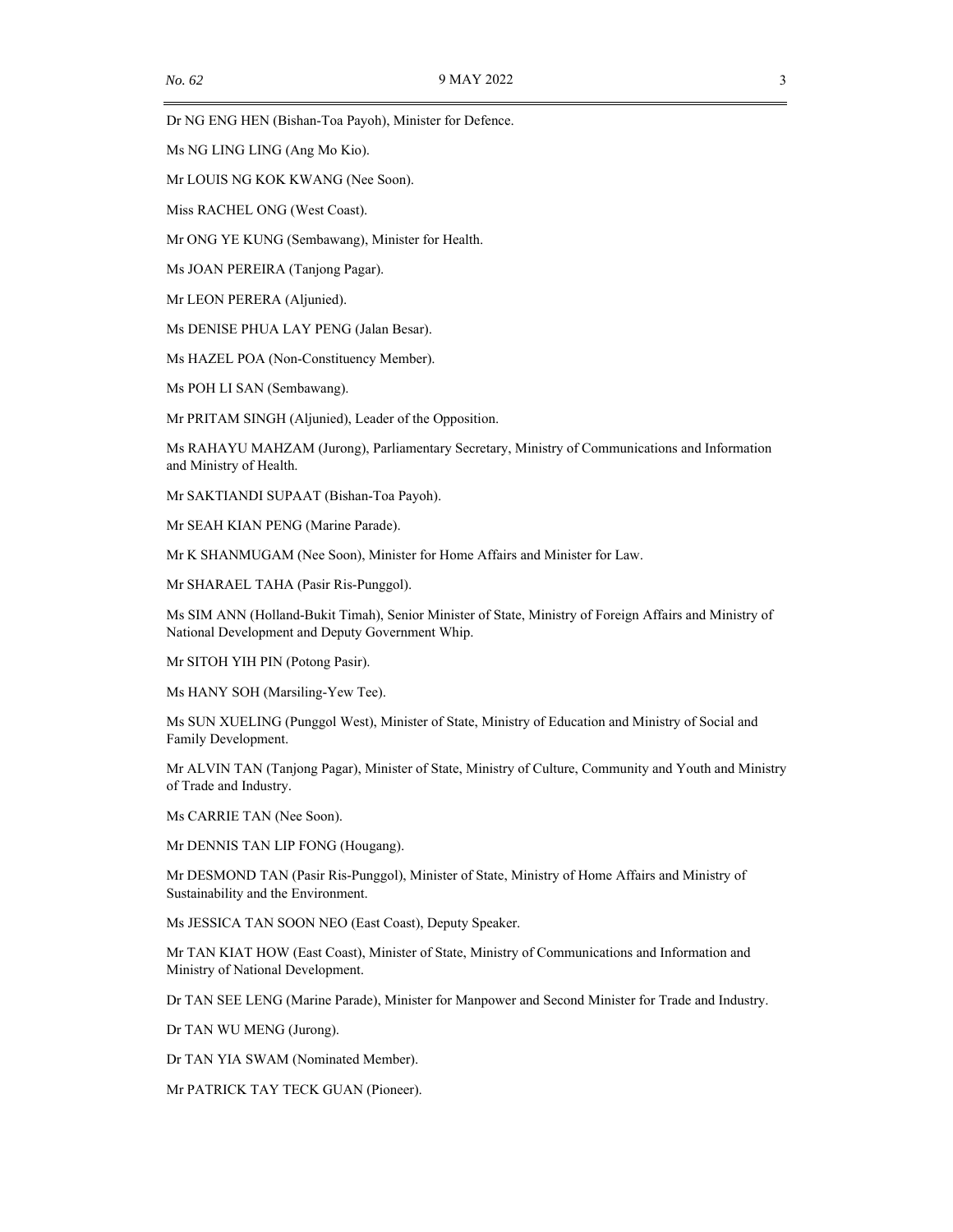Mr TEO CHEE HEAN (Pasir Ris-Punggol), Senior Minister and Coordinating Minister for National Security.

Mr THARMAN SHANMUGARATNAM (Jurong), Senior Minister and Coordinating Minister for Social Policies.

Mr RAJ JOSHUA THOMAS (Nominated Member).

Ms TIN PEI LING (MacPherson).

Mr VIKRAM NAIR (Sembawang).

Dr VIVIAN BALAKRISHNAN (Holland-Bukit Timah), Minister for Foreign Affairs.

Dr WAN RIZAL (Jalan Besar).

Mr DON WEE (Chua Chu Kang).

Mr LAWRENCE WONG (Marsiling-Yew Tee), Minister for Finance.

Mr XIE YAO QUAN (Jurong).

Mr ALEX YAM ZIMING (Marsiling-Yew Tee).

Ms YEO WAN LING (Pasir Ris-Punggol).

Mr YIP HON WENG (Yio Chu Kang).

Mr MELVIN YONG YIK CHYE (Radin Mas).

Mr ZAQY MOHAMAD (Marsiling-Yew Tee), Senior Minister of State, Ministry of Defence and Ministry of Manpower and Deputy Leader of the House.

Mr ZHULKARNAIN ABDUL RAHIM (Chua Chu Kang).

#### ABSENT:

Ms FOO MEE HAR (West Coast).

Ms GRACE FU HAI YIEN (Yuhua), Minister for Sustainability and the Environment.

Mr DESMOND LEE (West Coast), Minister for National Development and Minister-in-charge of Social Services Integration.

Dr SHAHIRA ABDULLAH (Nominated Member).

Mrs JOSEPHINE TEO (Jalan Besar), Minister for Communications and Information and Second Minister for Home Affairs.

Mr EDWIN TONG CHUN FAI (Marine Parade), Minister for Culture, Community and Youth and Second Minister for Law.

\_\_\_\_\_\_\_\_\_\_\_\_\_\_\_\_\_\_\_\_\_\_\_\_\_\_\_\_\_\_\_\_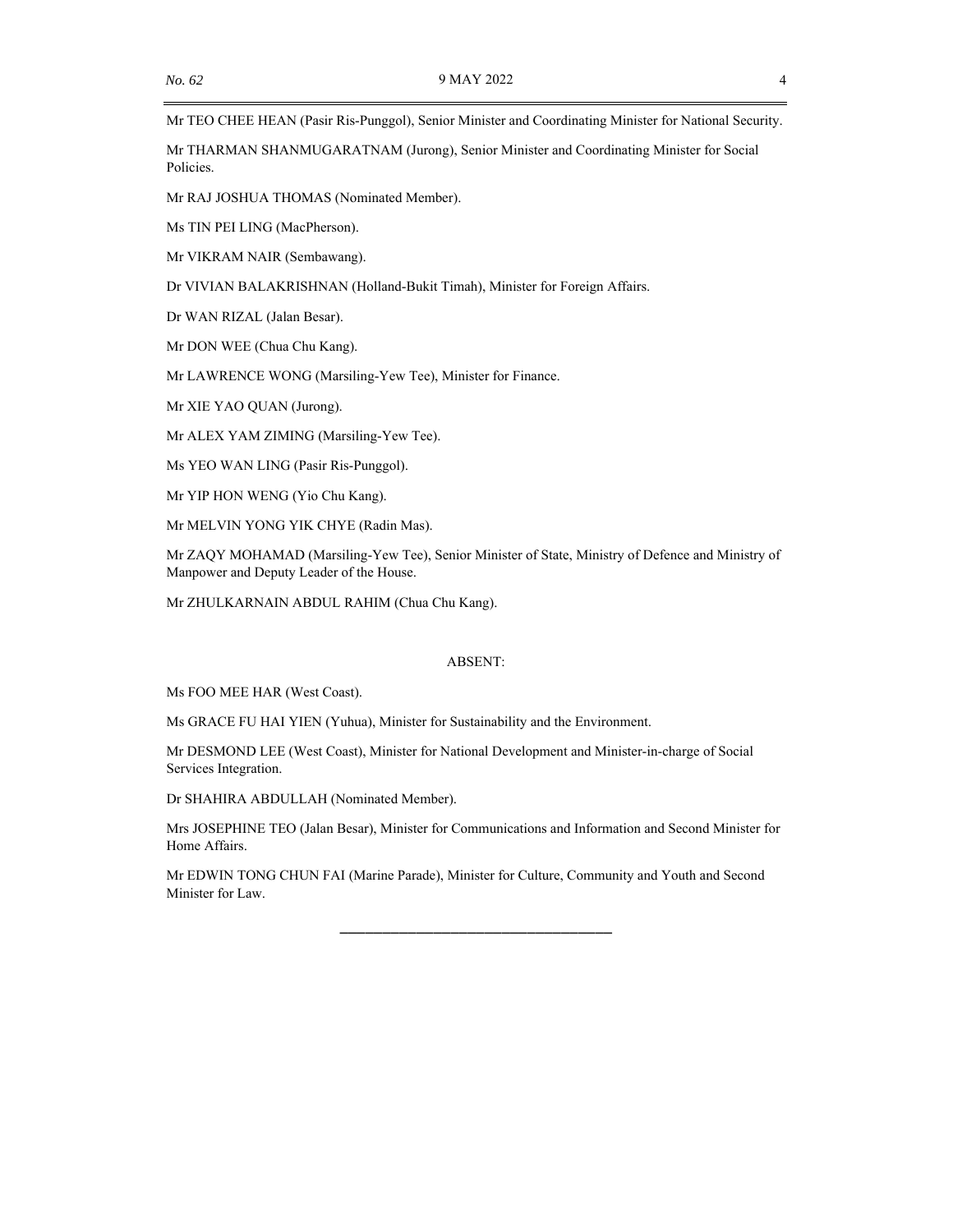| $\mathbf{1}$ | Papers presented to Parliament and received by the Clerk of Parliament pursuant to Standing Order<br>No. 31 (Presentation of Papers) and ordered to lie upon the Table: |
|--------------|-------------------------------------------------------------------------------------------------------------------------------------------------------------------------|
| 1.1          | Supreme Court of Judicature (Protection from Online Falsehoods and Manipulation)<br>(Amendment) Rules 2022 – Presented on 6 April 2022 (S. L. 531 of 2022)              |
| 1.2          | Supreme Court of Judicature (Singapore Convention on Mediation) (Amendment)<br>Rules 2022 – Presented on 6 April 2022 (S. L. 532 of 2022)                               |
| 1.3          | Legal Profession (Disciplinary Tribunal) (Amendment No. 2) Rules 2022 - Presented<br>on 6 April 2022 (S. L. 533 of 2022)                                                |
| 1.4          | Insolvency, Restructuring and Dissolution (Corporate Insolvency and Restructuring)<br>(Amendment) Rules 2022 – Presented on 6 April 2022 (S. L. 534 of 2022)            |
| 1.5          | Insolvency, Restructuring and Dissolution (Personal Insolvency) (Amendment) Rules<br>2022 – Presented on 6 April 2022 (S. L. 535 of 2022)                               |
| 1.6          | Supreme Court (Presidential Elections) (Application for Avoidance of Election)<br>(Amendment) Rules 2022 – Presented on 6 April 2022 (S. L. 536 of 2022)                |
| 1.7          | Supreme Court (Estate Duty Act) (Amendment) Rules 2022 – Presented on 6 April<br>2022 (S. L. 537 of 2022)                                                               |
| 1.8          | Supreme Court of Judicature (Organised Crime) (Amendment) Rules 2022 - Presented<br>on 6 April 2022 (S. L. 538 of 2022)                                                 |
| 1.9          | Supreme Court of Judicature (Protection from Harassment) (Amendment) Rules 2022<br>$-$ Presented on 6 April 2022 (S. L. 539 of 2022)                                    |
| 1.10         | Community Disputes Resolution Tribunals (Amendment) Rules 2022 – Presented on<br>6 April 2022 (S. L. 540 of 2022)                                                       |
| 1.11         | Employment Claims (Amendment) Rules 2022 - Presented on 6 April 2022<br>(S. L. 541 of 2022)                                                                             |
| 1.12         | Rules of Court (Amendment) Rules 2022 - Presented on 6 April 2022<br>(S. L. 542 of 2022)                                                                                |
| 1.13         | Rules of Court $(R 5)$ (Amendment) Rules 2022 – Presented on 6 April 2022<br>(S. L. 543 of 2022)                                                                        |
| 1.14         | Legal Profession (Proceedings before Court of 3 Supreme Court Judges) Rules 2022 -<br>Presented on 6 April 2022 (S. L. 544 of 2022)                                     |
| 1.15         | Legal Profession (Representation in Singapore International Commercial Court)<br>(Amendment) Rules 2022 – Presented on 6 April 2022 (S. L. 545 of 2022)                 |
| 1.16         | Legal Profession (Professional Conduct) (Amendment) Rules 2022 - Presented on 6<br>April 2022 (S. L. 546 of 2022)                                                       |
| 1.17         | Employment (Administrative Penalties) (Amendment) Regulations 2022 – Presented<br>on 11 April 2022 (S. L. 547 of 2022)                                                  |
| 1.18         | Industrial Relations (Amendment) Regulations 2022 - Presented on 11 April 2022<br>(S. L. 548 of 2022)                                                                   |
| 1.19         | Goods and Services Tax (Board of Review) (Amendment) Regulations 2022 –<br>Presented on 11 April 2022 (S. L. 549 of 2022)                                               |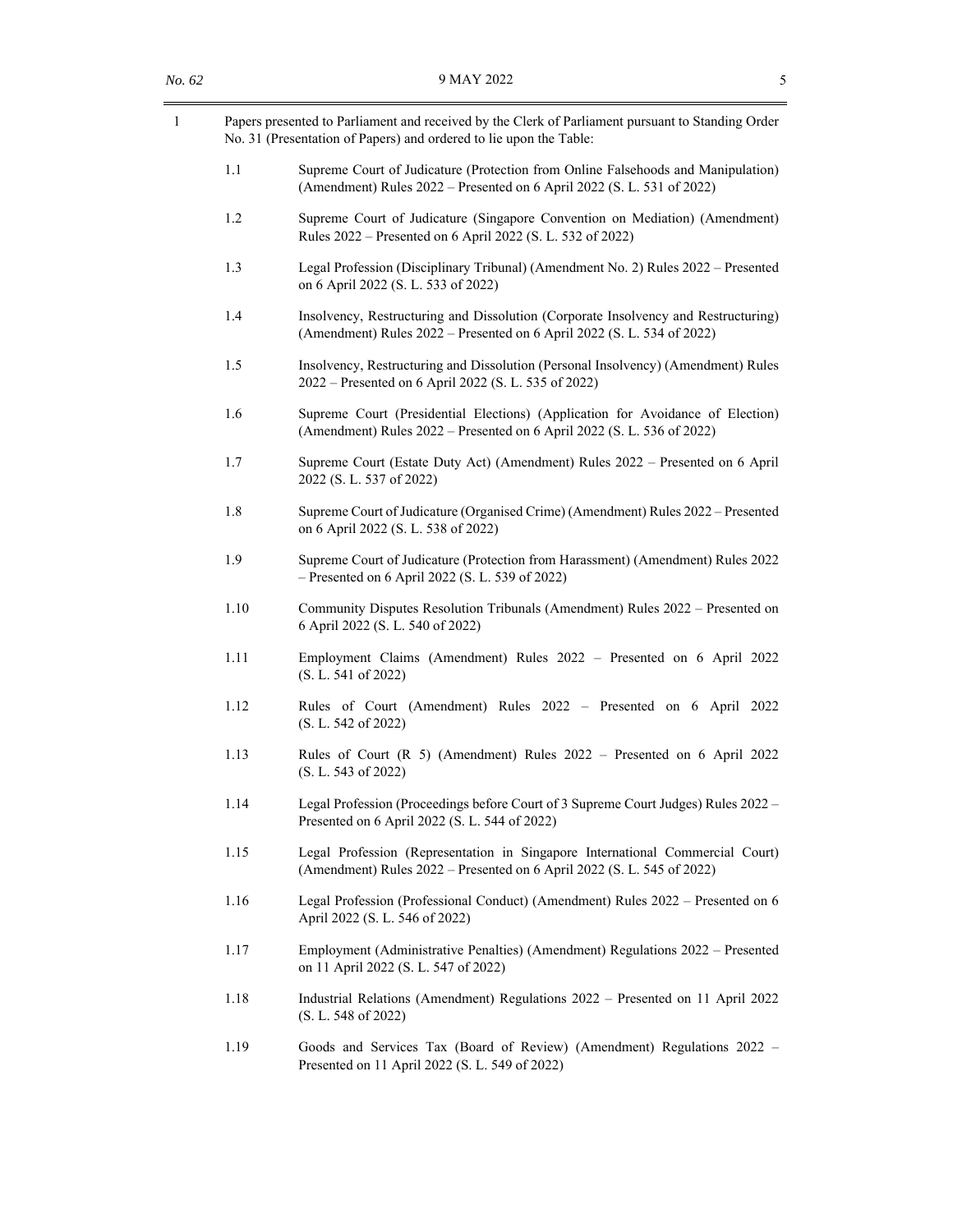| 1.20 | Legal Profession (Law Practice Entities) (Amendment) Rules 2022 – Presented on 11<br>April 2022 (S. L. 550 of 2022)                                                        |
|------|----------------------------------------------------------------------------------------------------------------------------------------------------------------------------|
| 1.21 | Legal Profession (Law Practice Entities) (Amendment No. 2) Rules 2022 - Presented<br>on 11 April 2022 (S. L. 551 of 2022)                                                  |
| 1.22 | Legal Profession (Regulated Individuals) (Amendment) Rules 2022 - Presented on 11<br>April 2022 (S. L. 552 of 2022)                                                        |
| 1.23 | Administration of Justice (Protection) (Non-Publication Directions) (Amendment)<br>Rules 2022 – Presented on 11 April 2022 (S. L. 553 of 2022)                             |
| 1.24 | Criminal Procedure Code (Electronic Filing and Service for Supreme Court) Rules<br>2022 – Presented on 11 April 2022 (S. L. 554 of 2022)                                   |
| 1.25 | Legal Profession (Modified Application of Act for International Services)<br>(Amendment No. 2) Rules 2022 - Presented on 11 April 2022 (S. L. 555 of 2022)                 |
| 1.26 | Criminal Procedure (Amendment) Rules 2022 - Presented on 11 April 2022<br>(S. L. 556 of 2022)                                                                              |
| 1.27 | Public Trustee (Amendment) Rules 2022 – Presented on 11 April 2022<br>(S. L. 557 of 2022)                                                                                  |
| 1.28 | Environmental Protection and Management (Vehicular Emissions) (Amendment)<br>Regulations 2022 – Presented on 11 April 2022 (S. L. 558 of 2022)                             |
| 1.29 | Report of the Presidential Council for Minority Rights on the Extradition<br>(Amendment) Bill [Bill No. 10/2022] - Presented on 14 April 2022<br>(Pres. Co. 54 of 2022)    |
| 1.30 | Report of the Presidential Council for Minority Rights on the Financial Services and<br>Markets Bill [Bill No. 4/2022] - Presented on 14 April 2022 (Pres. Co. 55 of 2022) |
| 1.31 | Financial (Amendment) Regulations 2022 - Presented on 18 April 2022<br>(S. L. 559 of 2022)                                                                                 |
| 1.32 | Central Provident Fund (Amendment No. 2) Regulations 2022 - Presented on 18 April<br>2022 (S. L. 560 of 2022)                                                              |
| 1.33 | Central Provident Fund (Nominations) (Amendment) Rules 2022 – Presented on 18<br>April 2022 (S. L. 561 of 2022)                                                            |
| 1.34 | Central Provident Fund (Investment Schemes) (Amendment No. 2) Regulations 2022<br>- Presented on 18 April 2022 (S. L. 562 of 2022)                                         |
| 1.35 | Central Provident Fund (Designated Shares) Regulations 2022 - Presented on 18 April<br>2022 (S. L. 563 of 2022)                                                            |
| 1.36 | Central Provident Fund (Prescribed Circumstances under Section 13C) Regulations<br>2022 – Presented on 18 April 2022 (S. L. 564 of 2022)                                   |
| 1.37 | Central Provident Fund (New Retirement Sum Scheme) (Amendment No. 2)<br>Regulations 2022 – Presented on 18 April 2022 (S. L. 565 of 2022)                                  |
| 1.38 | Central Provident Fund (Revised Retirement Sum Scheme) (Amendment No. 2)<br>Regulations 2022 – Presented on 18 April 2022 (S. L. 566 of 2022)                              |
| 1.39 | Central Provident Fund (Retirement Sum Scheme) (Amendment No. 2) Regulations<br>2022 – Presented on 18 April 2022 (S. L. 567 of 2022)                                      |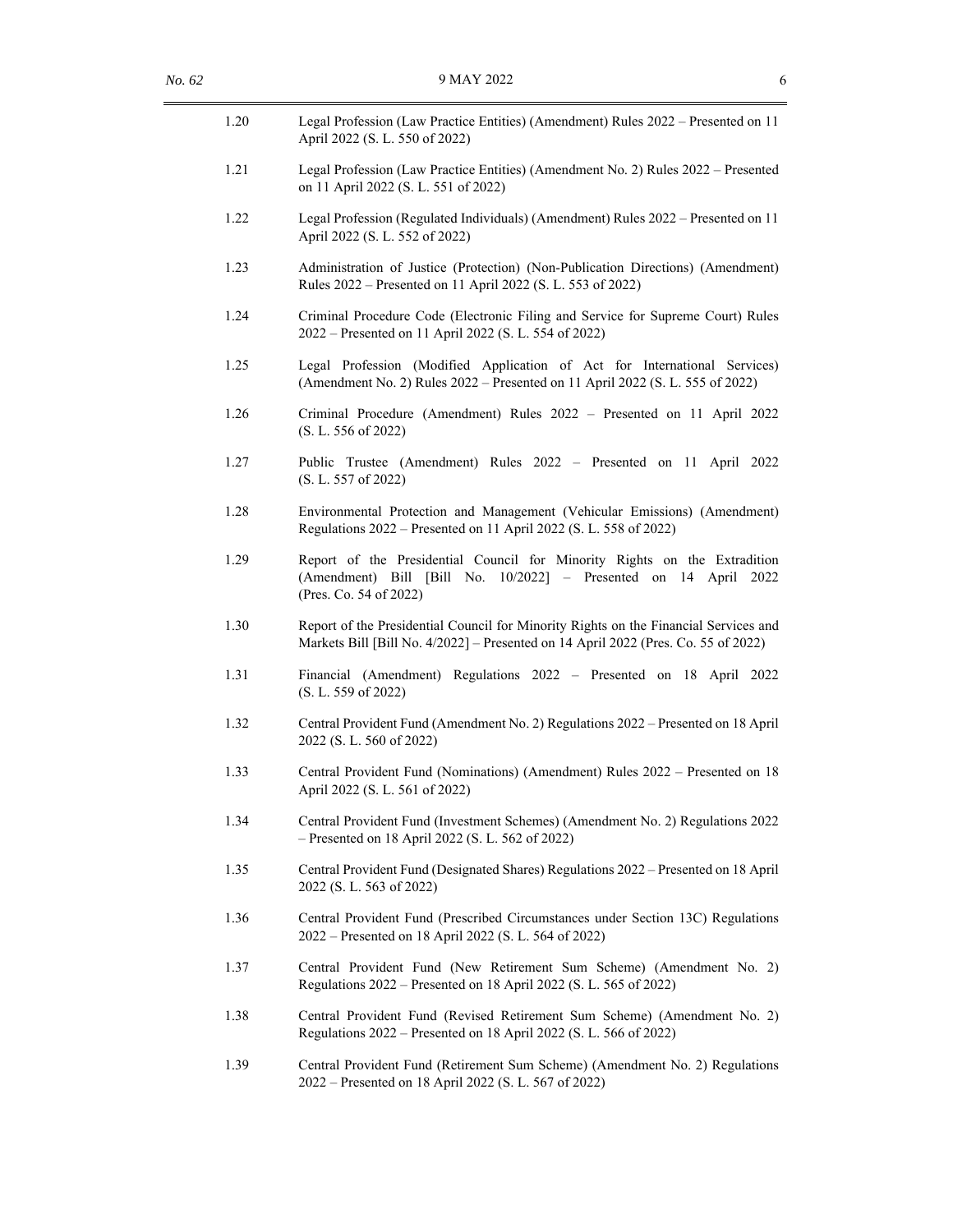| 1.40 | Central Provident Fund (Retirement Sum Topping-Up Scheme) (Amendment No. 2)<br>Regulations 2022 – Presented on 18 April 2022 (S. L. 568 of 2022)                       |
|------|------------------------------------------------------------------------------------------------------------------------------------------------------------------------|
| 1.41 | Central Provident Fund (Topping-Up of Special Account) (Amendment) (No. 2)<br>Regulations 2022 – Presented on 18 April 2022 (S. L. 569 of 2022)                        |
| 1.42 | Central Provident Fund (Medisave Account Withdrawals) (Amendment No. 2)<br>Regulations 2022 – Presented on 18 April 2022 (S. L. 570 of 2022)                           |
| 1.43 | Legal Profession (Solicitors' Accounts) (Amendment No. 2) Rules 2022 - Presented<br>on 20 April 2022 (S. L. 571 of 2022)                                               |
| 1.44 | COVID-19 (Temporary Measures) (Reopening – Control Order) (Amendment No. 2)<br>Regulations 2022 – Presented on 21 April 2022 (S. L. 572 of 2022)                       |
| 1.45 | Corrigendum to Elderly Care Endowment Scheme 2019/2020 Annual Report -<br>Presented on 22 April 2022 (S. 225 of 2022)                                                  |
| 1.46 | Corrigendum to Elderly Care Endowment Scheme 2020/2021 Annual Report -<br>Presented on 22 April 2022 (S. 226 of 2022)                                                  |
| 1.47 | Land Surveyors Board Singapore Annual Report 2021 - Presented on 22 April 2022<br>(S. 227 of 2022)                                                                     |
| 1.48 | Family Justice (Amendment) Rules 2022 - Presented on 26 April 2022<br>(S. L. 573 of 2022)                                                                              |
| 1.49 | Workplace Safety and Health (COVID-19 Safe Workplace) (Amendment No. 4)<br>Regulations 2022 – Presented on 27 April 2022 (S. L. 574 of 2022)                           |
| 1.50 | Goods and Services Tax Act 1993 (Amendment of Sixth Schedule) Order 2022 -<br>Presented on 28 April 2022 (S. L. 575 of 2022)                                           |
| 1.51 | COVID-19 (Temporary Measures) (Reopening – Control Order) (Amendment No. 3)<br>Regulations 2022 – Presented on 28 April 2022 (S. L. 576 of 2022)                       |
| 1.52 | COVID-19 (Temporary Measures) (Foreign Employee Dormitories - Control Order)<br>(Amendment No. 3) Regulations 2022 - Presented on 28 April 2022<br>(S. L. 577 of 2022) |
| 1.53 | Income Tax (Exemptions from Notification under Sections 10J (5) and 32A (4) Rules<br>2022 – Presented on 29 April 2022 (S. L. 578 of 2022)                             |
| 1.54 | Corrupt Practices Investigation Bureau (CPIB) Annual Report 2021 - Presented on 4<br>May 2022 (Misc. 4 of 2022)                                                        |
| 1.55 | COVID-19 (Temporary Measures) (Reopening – Control Order) (Amendment No. 4)<br>Regulations 2022 – Presented on 6 May 2022 (S. L. 579 of 2022)                          |
| 1.56 | Legal Profession (Solicitors' Accounts) (Amendment No. 3) Rules 2022 - Presented<br>on 6 May 2022 (S. L. 580 of 2022)                                                  |
| 1.57 | Road Traffic (Motor Vehicles, Quota System) (Amendment) Rules 2022 – Presented<br>on 6 May 2022 (S. L. 581 of 2022)                                                    |
| 1.58 | Legal Profession (Conditional Fee Agreement) Regulations 2022 - Presented on 9<br>May 2022 (S. L. 582 of 2022)                                                         |
| 1.59 | Legal Profession (Professional Conduct) (Amendment No. 2) Rules 2022 – Presented<br>on 9 May 2022 (S. L. 583 of 2022)                                                  |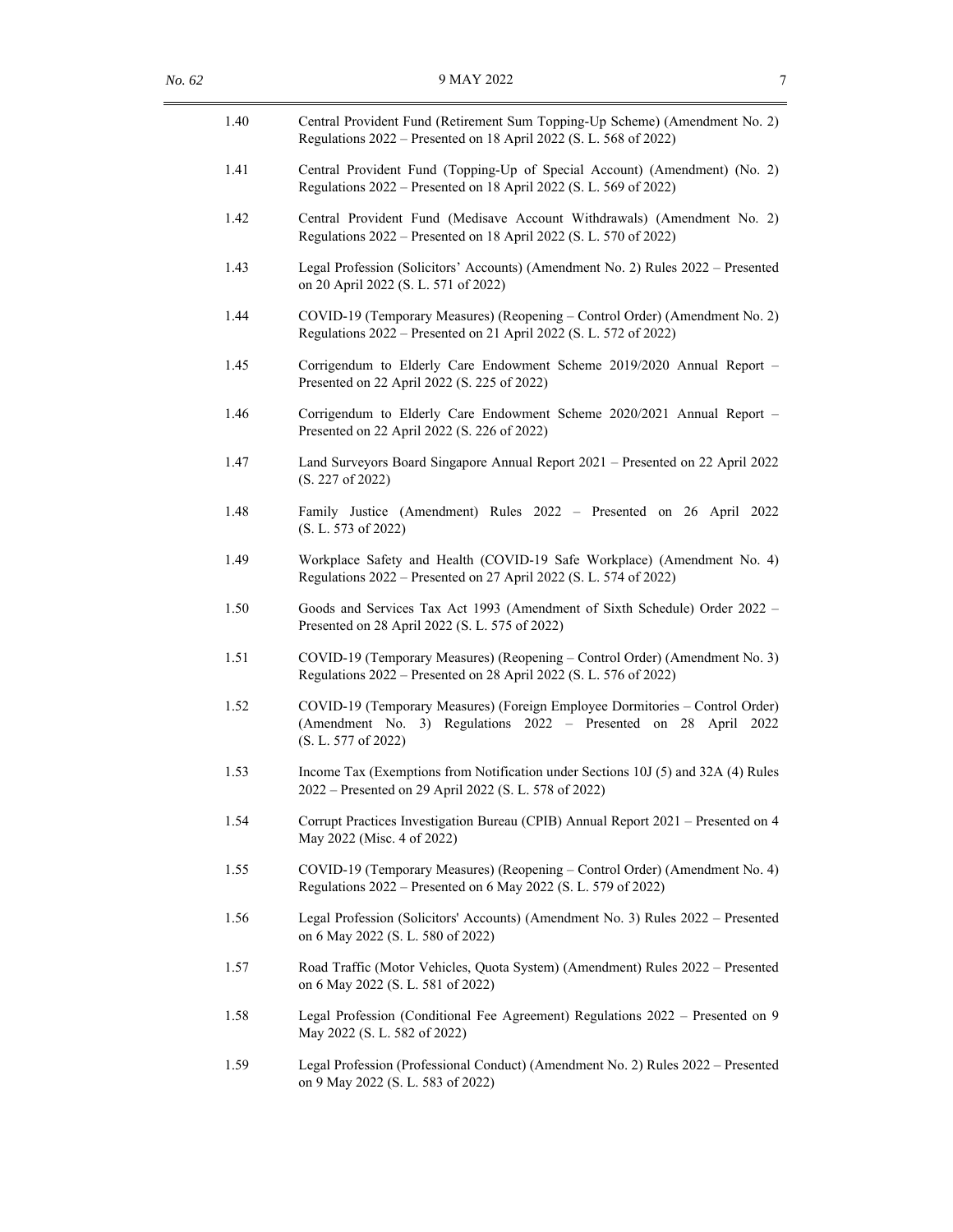2 25 Questions for Oral Answer were answered during Question Time.

- 3 Stamp Duties (Amendment) Bill "to amend the Stamp Duties Act 1929" President's recommendation signified and Bill presented by the Minister for Finance; read the first time; to be read a second time on the next available sitting day and to be printed. [Bill No. 13/2022].
- 4 Endangered Species (Import and Export) (Amendment) Bill "to amend the Endangered Species (Import and Export) Act 2006" – presented by the Minister of State (Mr Tan Kiat How), on behalf of the Minister for National Development; read the first time; to be read a second time on the next available sitting day and to be printed. [Bill No. 14/2022].
- 5 Constitution of the Republic of Singapore (Amendment) Bill (Minister for Education, on behalf of the Prime Minister) – Motion made, and Question proposed, "That the Bill be now read a second time."

On Question put – a division was taken: Ayes 87, No Nil, Abstention Nil.

| Ayes                                            | No  | Abstention |
|-------------------------------------------------|-----|------------|
| Ang Wei Neng<br>Baey Yam Keng                   | Nil | Nil        |
| Chan Chun Sing                                  |     |            |
| Chan Wei Ling, Cheryl                           |     |            |
| Chee Hong Tat                                   |     |            |
| Cheng Li Hui                                    |     |            |
| Chia Bing Hui, Edward                           |     |            |
| Chong Kee Hiong                                 |     |            |
| Choo, Desmond                                   |     |            |
| Chua, Eric                                      |     |            |
| Chua Kheng Wee, Louis                           |     |            |
| Darryl David                                    |     |            |
| De Souza, Christopher                           |     |            |
| Gan Kim Yong                                    |     |            |
| Gan Siow Huang                                  |     |            |
| Gan Thiam Poh                                   |     |            |
| Giam Yean Song, Gerald                          |     |            |
| Goh, Derrick                                    |     |            |
| He Ting Ru                                      |     |            |
| Heng Chee How                                   |     |            |
| Heng Swee Keat                                  |     |            |
| Huang Wei Zhong, Shawn                          |     |            |
| Indranee Rajah                                  |     |            |
| Iswaran, S                                      |     |            |
| Janil Puthucheary                               |     |            |
| Khor Lean Suan, Amy                             |     |            |
| Koh Poh Koon                                    |     |            |
| Kwek Hian Chuan, Henry                          |     |            |
| Lee Hsien Loong                                 |     |            |
| Leong Mun Wai                                   |     |            |
| Liang Eng Hwa                                   |     |            |
| Lim Biow Chuan                                  |     |            |
| Lim, Jamus Jerome                               |     |            |
| Lim, Sylvia                                     |     |            |
| Lim Wee Kiak                                    |     |            |
| Low Yen Ling                                    |     |            |
| Mariam Jaafar                                   |     |            |
| Masagos Zulkifli B M M<br>Mohd Fahmi Bin Aliman |     |            |
| Mohd Maliki Bin Osman                           |     |            |
| Muhamad Faisal Abdul Manap                      |     |            |
| Muhammad Faishal Ibrahim                        |     |            |
| Murali Pillai                                   |     |            |
|                                                 |     |            |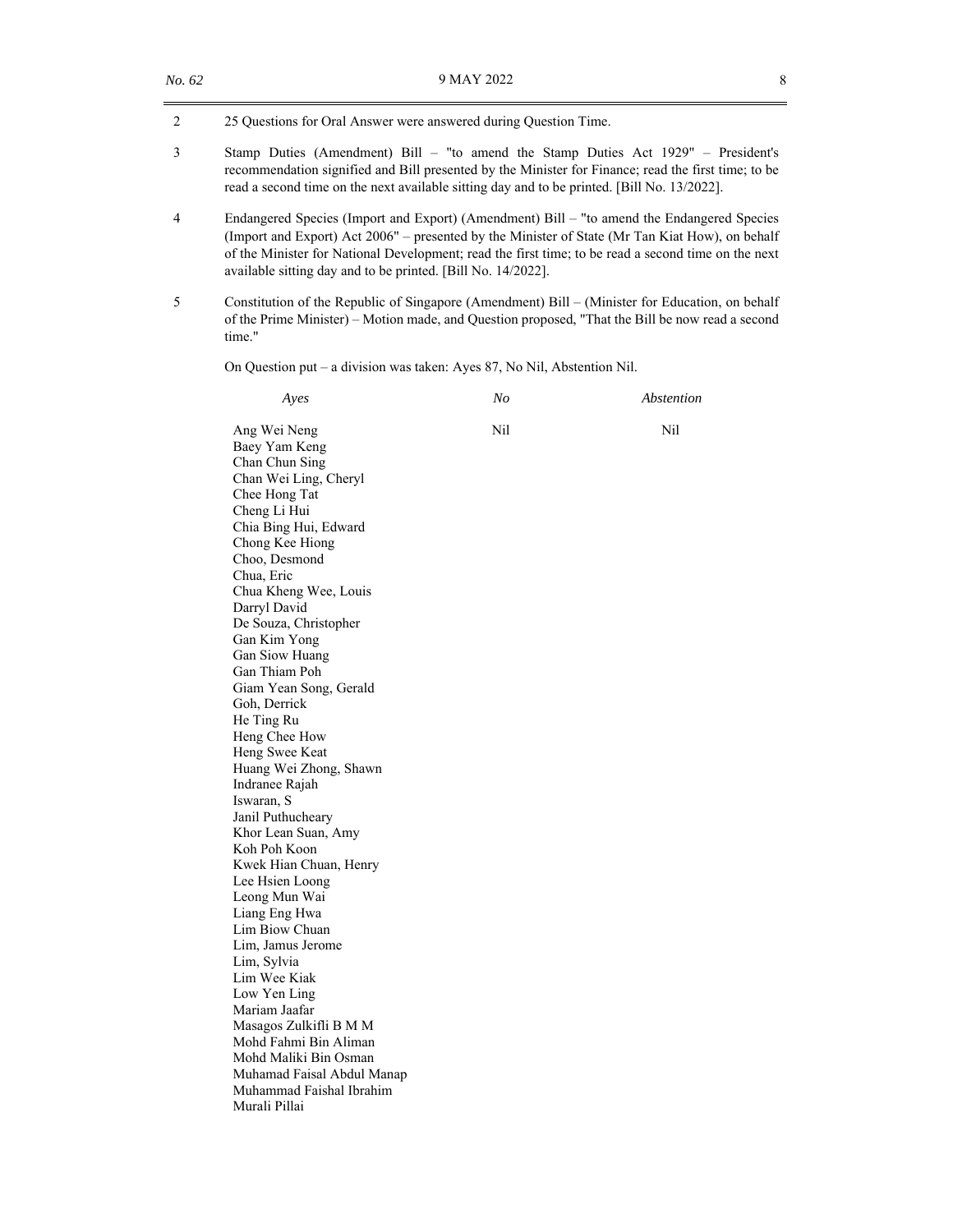*Ayes – continued*

Nadia Ahmad Samdin Ng Eng Hen Ng Ling Ling Ng Kok Kwang, Louis Ong, Rachel Ong Ye Kung Pereira, Joan Perera, Leon Phua Lay Peng, Denise Poa, Hazel Poh Li San Pritam Singh Saktiandi Supaat Seah Kian Peng Shanmugam, K Sharael Taha Sim Ann Sitoh Yih Pin Soh, Hany Sun Xueling Tan, Alvin Tan, Carrie Tan Chuan-Jin Tan Lip Fong, Dennis Tan, Desmond Tan Soon Neo, Jessica Tan Kiat How Tan See Leng Tan Wu Meng Tay Teck Guan, Patrick Teo Chee Hean Tharman Shanmugaratnam Tin Pei Ling Vivian Balakrishnan Wan Rizal Wee, Don Wong, Lawrence Xie Yao Quan Yam Ziming, Alex Yeo Wan Ling Yip Hon Weng Yong Yik Chye, Melvin Zaqy Mohamad Zhulkarnain Abdul Rahim

 Bill accordingly read a second time in accordance with Article 5(2) of the Constitution of the Republic of Singapore and committed to a Committee of the whole House.

 The House immediately resolved itself into a Committee on the Bill – (Minister for Education, on behalf of the Prime Minister).

*(In the Committee)* 

Clauses 1 to 6 inclusive agreed to.

Bill to be reported.

Bill reported, without amendment.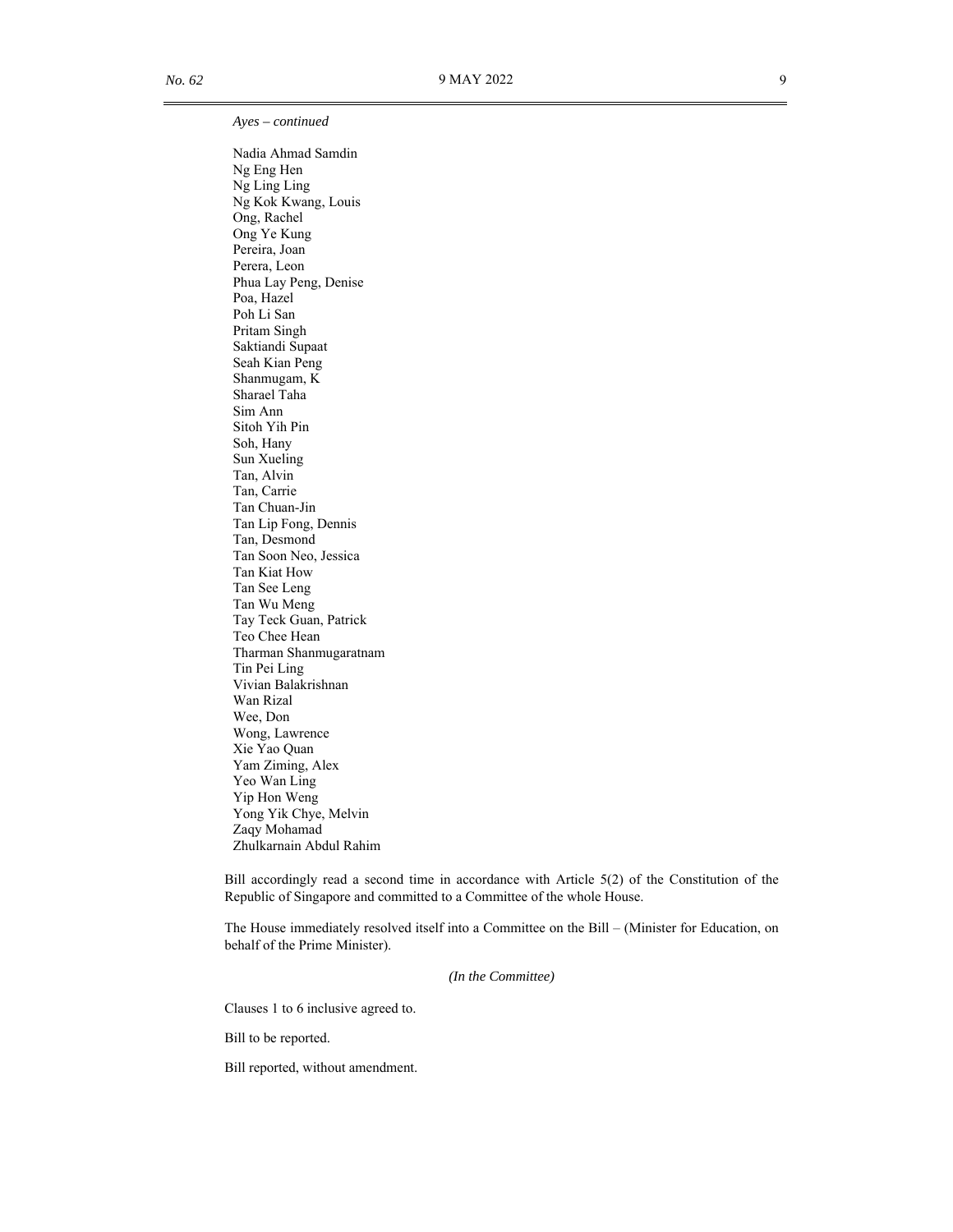Motion made and Question proposed, "That the Bill be now read a third time.". – (Minister for Education, on behalf of the Prime Minister).

On Question put – a division was taken: Ayes 88, No Nil, Abstention Nil.

| Ayes                                            | No  | Abstention |
|-------------------------------------------------|-----|------------|
| Ang Wei Neng                                    | Nil | Nil        |
| Baey Yam Keng                                   |     |            |
| Chan Chun Sing                                  |     |            |
| Chan Wei Ling, Cheryl                           |     |            |
| Chee Hong Tat                                   |     |            |
| Cheng Li Hui                                    |     |            |
| Chia Bing Hui, Edward                           |     |            |
| Chong Kee Hiong                                 |     |            |
| Choo, Desmond                                   |     |            |
| Chua, Eric                                      |     |            |
| Chua Kheng Wee, Louis                           |     |            |
| Darryl David                                    |     |            |
| De Souza, Christopher                           |     |            |
| Gan Kim Yong                                    |     |            |
| Gan Siow Huang                                  |     |            |
| Gan Thiam Poh                                   |     |            |
| Giam Yean Song, Gerald                          |     |            |
| Goh, Derrick                                    |     |            |
| He Ting Ru                                      |     |            |
| Heng Chee How<br>Heng Swee Keat                 |     |            |
| Huang Wei Zhong, Shawn                          |     |            |
| Indranee Rajah                                  |     |            |
| Iswaran, S                                      |     |            |
| Janil Puthucheary                               |     |            |
| Khor Lean Suan, Amy                             |     |            |
| Koh Poh Koon                                    |     |            |
| Kwek Hian Chuan, Henry                          |     |            |
| Lee Hsien Loong                                 |     |            |
| Leong Mun Wai                                   |     |            |
| Liang Eng Hwa                                   |     |            |
| Lim Biow Chuan                                  |     |            |
| Lim, Jamus Jerome                               |     |            |
| Lim, Sylvia                                     |     |            |
| Lim Wee Kiak                                    |     |            |
| Low Yen Ling                                    |     |            |
| Mariam Jaafar                                   |     |            |
| Masagos Zulkifli B M M<br>Mohd Fahmi Bin Aliman |     |            |
| Mohd Maliki Bin Osman                           |     |            |
| Muhamad Faisal Abdul Manap                      |     |            |
| Muhammad Faishal Ibrahim                        |     |            |
| Murali Pillai                                   |     |            |
| Nadia Ahmad Samdin                              |     |            |
| Ng Eng Hen                                      |     |            |
| Ng Ling Ling                                    |     |            |
| Ng Kok Kwang, Louis                             |     |            |
| Ong, Rachel                                     |     |            |
| Ong Ye Kung                                     |     |            |
| Pereira, Joan                                   |     |            |
| Perera, Leon                                    |     |            |
| Phua Lay Peng, Denise                           |     |            |
| Poa, Hazel                                      |     |            |
| Poh Li San                                      |     |            |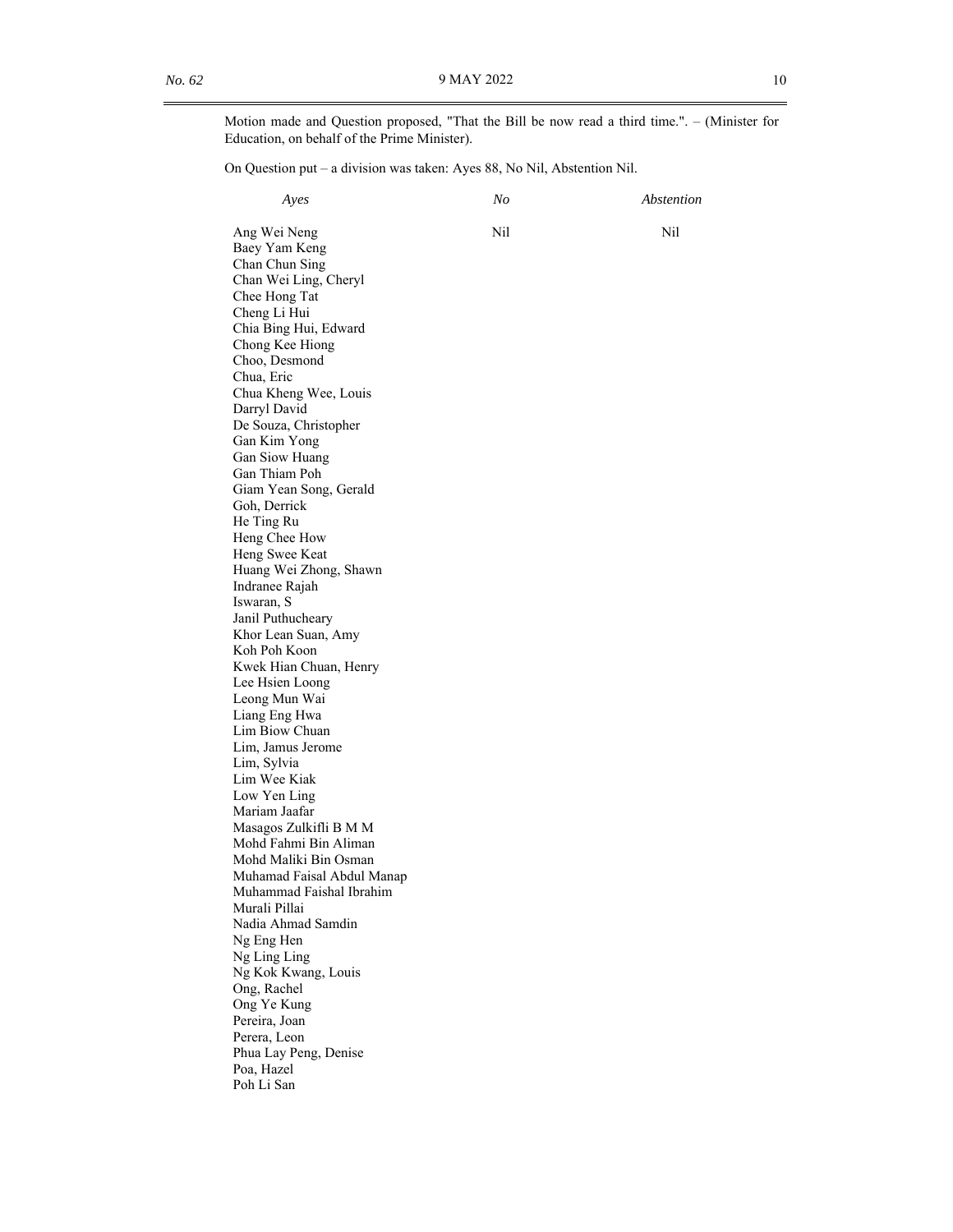### *Ayes – continued*

Pritam Singh Rahayu Mahzam Saktiandi Supaat Seah Kian Peng Shanmugam, K Sharael Taha Sim Ann Sitoh Yih Pin Soh, Hany Sun Xueling Tan, Alvin Tan, Carrie Tan Chuan-Jin Tan Lip Fong, Dennis Tan, Desmond Tan Soon Neo, Jessica Tan Kiat How Tan See Leng Tan Wu Meng Tay Teck Guan, Patrick Teo Chee Hean Tharman Shanmugaratnam Tin Pei Ling Vivian Balakrishnan Wan Rizal Wee, Don Wong, Lawrence Xie Yao Quan Yam Ziming, Alex Yeo Wan Ling Yip Hon Weng Yong Yik Chye, Melvin Zaqy Mohamad Zhulkarnain Abdul Rahim

 Bill accordingly read a third time in accordance with Article 5(2) of the Constitution of the Republic of Singapore.

- 6 Adoption of Children Bill (Minister for Social and Family Development) Motion made, and Question proposed, "That the Bill be now read a second time."; Debate arising.
- 7 Exempted Business (Deputy Leader of the House) Motion made, and Question put Resolved, "That the proceedings on the business set down on the Order Paper for today be exempted at this day's sitting from the provisions of Standing Order No. 2.".
- 8 Adoption of Children Bill Debate resumed on Question, "That the Bill be now read a second time.".

Question put and agreed to. Bill read a second time and committed to a Committee of the whole House.

The House immediately resolved itself into a Committee on the Bill – (Minister for Social and Family Development).

*(In the Committee)* 

Clauses 1 to 85 inclusive agreed to.

Bill to be reported.

Bill reported, without amendment; read a third time.